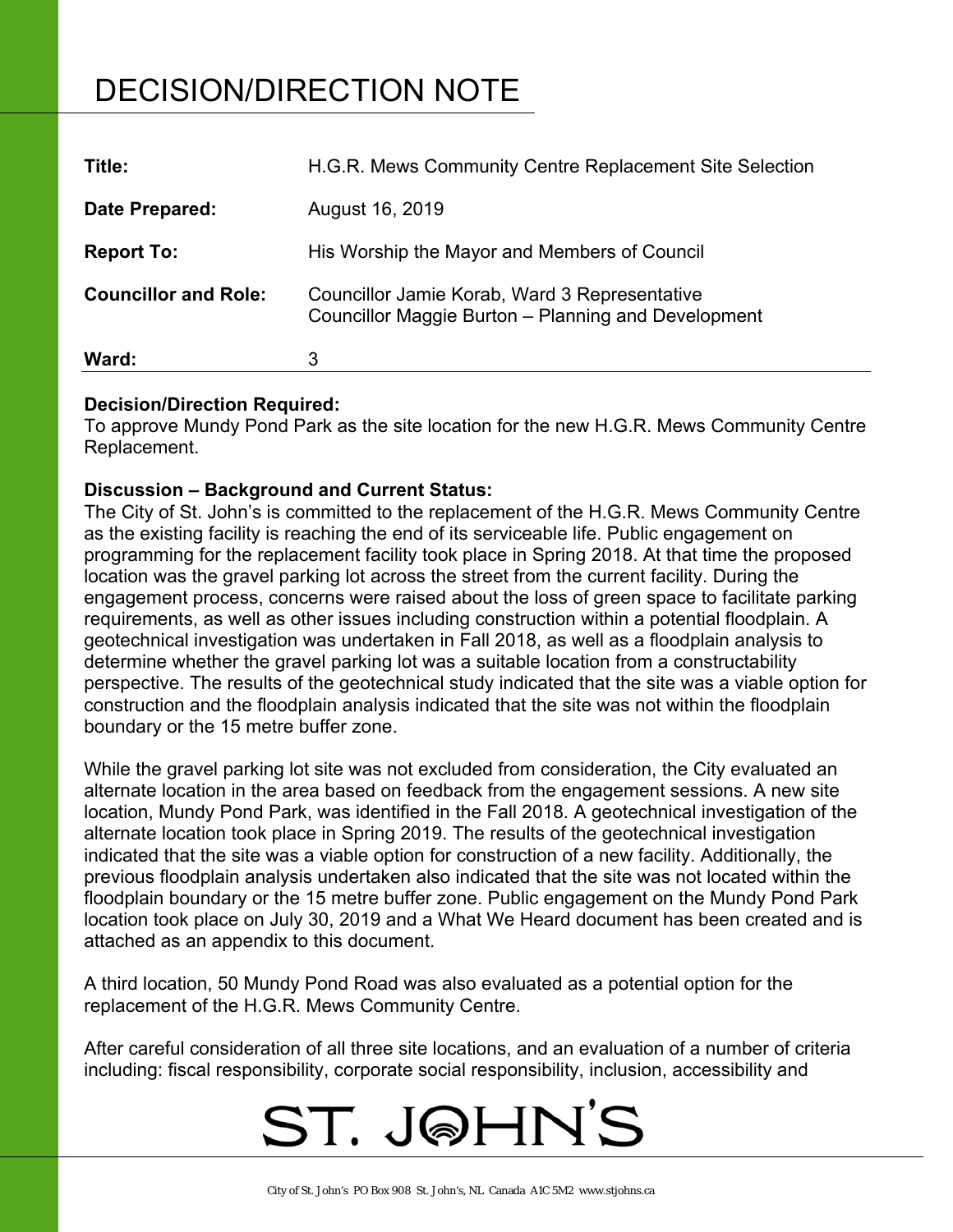universal design, environmental sustainability, climate change and asset resiliency, health and safety, land acquisition, public engagement and alignment with the corporate strategic plan, Mundy Pond Park has emerged as the site location that promotes the current and future vision of recreation amenities for the City of St. John's. Mundy Pond Park will become a recreational hub where families can come and enjoy the many amenities co-located in one convenient location, making it a destination for recreational activities for people of all ages and abilities.

# **Key Considerations/Implications:**

- 1. Budget/Financial Implications: There are no budget or financial implications in selecting Mundy Pond Park as the location for the new H.G.R. Mews Community Centre.
- 2. Partners or Other Stakeholders: Provincial Government, Boys and Girls Club, CN Pensioner's Club, Mundy Pond Softball Association, Mile Zero Ultimate Frisbee, Mundy Pond Regatta, St. John's Soccer Association
- 3. Alignment with Strategic Directions/Adopted Plans: The selection of Mundy Pond Park as the site location for the new H.G.R. Mews Community Centre aligns with the strategic directions of A Sustainable City, A City that Moves, A Connected City and An Effective City.
- 4. Legal or Policy Implications: Not Applicable
- 5. Privacy Implications: Not Applicable
- 6. Engagement and Communications Considerations: Public engagement and communication have taken place for both sites proposed by the City of St. John's. A What We Heard document has been created for both engagement sessions held by the City, and the documents are available to the public for review on the Engage St. John's webpage.
- 7. Human Resource Implications: Not Applicable